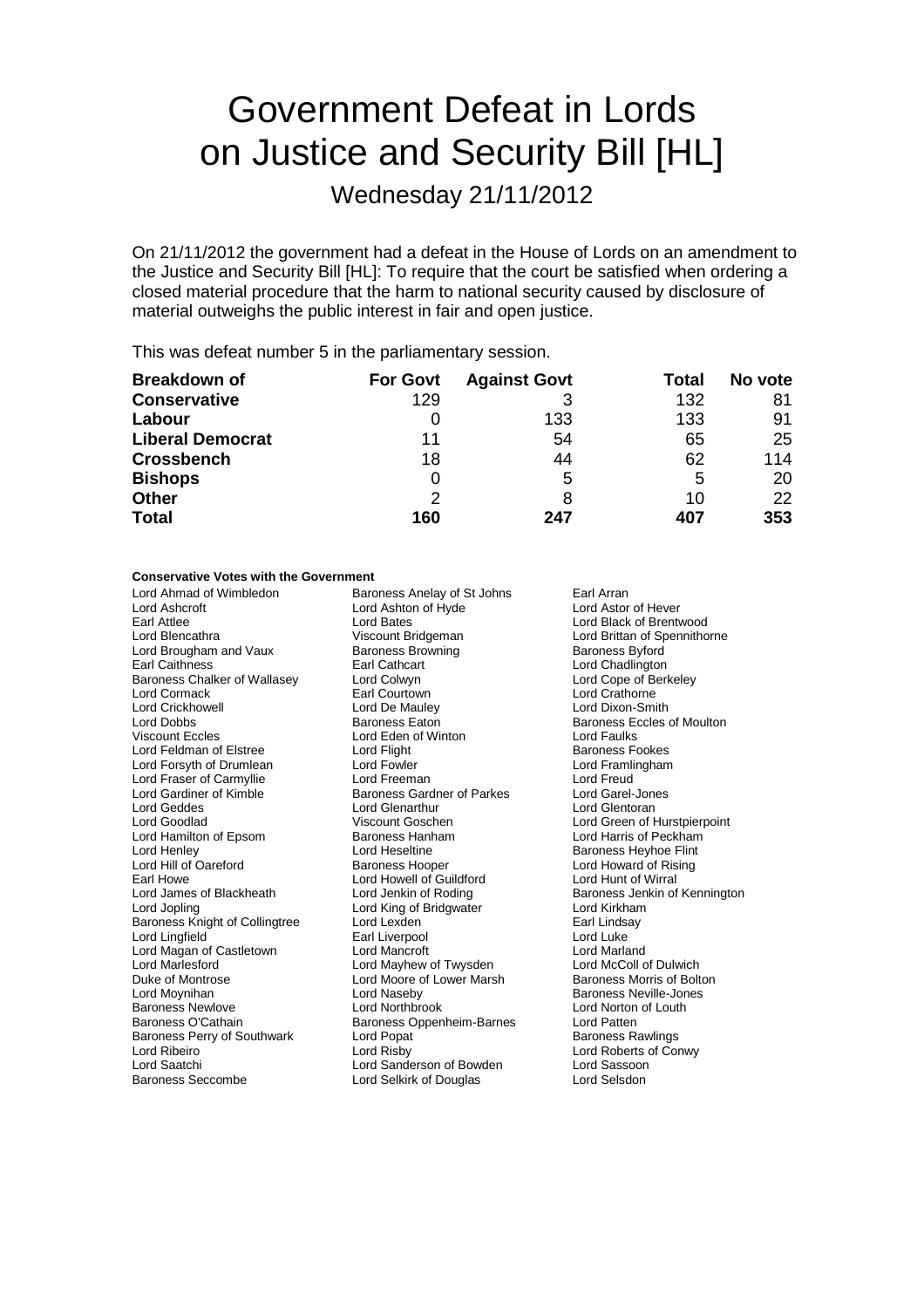Lord Sheikh **Baroness Shephard of Northwold** Earl Shrewsbury<br>
Lord Spicer Baroness Stedman-Scott Lord Stewartby<br>
Baroness Stowell of Beeston Lord Strathclyde Lord Taylor of Holbeach Baroness Stowell of Beeston Lord Strathclyde Lord Taylor Cord Taylor Cord True<br>
Lord Trefaarne Lord True Lord True Lord Trefgarne Lord Trimble Lord True Lord Wakeham **Baroness Warsi**<br>
Baroness Wheatcroft **Baroness Wilcox** 

Baroness Shackleton of Belgravia Baroness Sharples Lord Shaw of Northstead<br>
Lord Sheikh Baroness Shephard of Northwold Earl Shrewsbury Baroness Stedman-Scott<br>Lord Strathclyde Viscount Ullswater **Channel Baroness Verman**<br>Baroness Warsi Baroness Verman

**Conservative Votes against the Government**

#### **Labour Votes with the Government**

**-**

## **Labour Votes against the Government**

Lord Bassam of Brighton Lord Berkel<br>
Lord Bradley Cord Bragg Baroness Crawley **Lord Cunningham of Felling**<br>
Lord Davies of Stamford Lord Davies of Coity Lord Desai Baroness Donaghy<br>
Lord Dubs<br>
Lord Elder Baroness Gould of Potternewton Lord Grantchester<br>
Lord Grocott Cord Burry Porter Porter Burry Porter Lord Hoyle **Baroness Hughes of Stretford**<br>
Lord Irvine of Lairg<br>
Baroness Jay of Paddington Baroness Morgan of Huyton<br>Lord Morris of Handsworth Lord Patel of Blackburn Lord Patel of Bradford<br>
Baroness Pitkeathley Lord Plant of Highfield Lord Young of Norwood Green

Baroness Adams of Craigielea Lord Adonis Lord Ahmed Lord Anderson of Swansea Lord Bach Baroness Baroness Baroness Baroness Baroness Baroness Baroness Baroness Baroness Baroness Baroness Baroness Baroness Baroness Baroness Baroness Baroness Baroness Baroness Baroness Barones Lord Bradley **Lord Bradley Community Community** Lord Brooke of Alverthorpe Lord Brooke of Alverthorpe Lord Brooke of Alverthorpe Lord Brooke at a Lord Brooke and Turn and Turn and Turn and Turn and Turn and Turn and Turn a Lord Brookman Lord Browne Lord Campbell-Savours Lord Carter of Coles **Lord Christopher** Lord Clark of Windermere<br>
Lord Clinton-Davis **Lord Collins of Highbury** Baroness Corston Lord Clinton-Davis **Lord Collins of Highbury** Baroness Corston<br>
Baroness Crawley **Baroness Crawley** Lord Cunningham of Felling Lord Davies of Oldham Lord Davies of Stamford Lord Davies of Coity<br>
Lord Dean of Thornton-le-Fylde<br>
Lord Dean Lord Donoughue<br>
Lord Dean of Thornton-le-Fylde Lord Dubs<br>
Lord Evans of Temple Guiting Lord Elder Lord Ribbleton Lord Evans of Parkside<br>
Lord Evans of Temple Guiting Baroness Farrington of Ribbleton Lord Faulkner of Worcester Lord Evans of Temple Guiting **Baroness Farrington of Ribbleton** Lord Faulkner of Worcester Lord Foster of Bishop Auckland Lord Foulkes of Cumnock Baroness Gale Lord Gilbert **Constanting Constructs** Baroness Golding **Lord Goldsmith**<br>
Baroness Gould of Potternewton **Lord Grantchester Lord Griffiths of Burry Port** Lord Grocott **Calcular Control Control Control Control Control Control Control Control Control Control Control Control Control Control Control Control Control Control Control Control Control Control Control Control Control** Lord Harrison **Lord Hart of Chilton Corporation** Lord Haskel<br>Lord Haworth **Corporation Corporation Corporation** Lord Haskel Lord Haworth Lord Haskel Corporation Baroness Healy of Primrose Hill Lord Haworth **Baroness Hayter of Kentish Town** Baroness Healy of Primrose Baroness Healy of Primrose Baroness Hilton of Equardon<br>Baroness Henig **Baroness Hilton of Equardon** Baroness Hollis of Heigham Baroness Henig **Baroness Henig Baroness Hilton of Eggardon** Baroness Hollis of Heigham Baroness Hollis of Heigham<br>Baroness Howells of St Davids Lord Howie of Troon Lord Howarth of Newport Baroness Howells of St Davids Lord Howie of Troon<br>
Lord Hoyle Cord Hughes of Woodside<br>
Lord Hughes of Woodside Lord Irvine of Lairg **Baroness Jay of Paddington** Baroness Jones of Whitchurch<br>Lord Jones **Barones Contained Baroness Kennedy of The Sha** Lord Jones Corresponding Lord Judd Baroness Kennedy of The Shaws<br>
Lord Kennedy of Southwark Lord King of West Bromwich Lord Kirkhill Lord King of West Bromwich Lord Kirkhill<br>Lord Lea of Crondall Lord Levy Lord Knight of Weymouth Lord Lea of Crondall Lord Lord Lord Levy<br>
Lord Lympne Culkein<br>
Lord Macconald of Tradeston Lord MacKenzie of Culkein Lord Macdonald of Tradeston Lord MacKer<br>Baroness Mallalieu Lord Maxton Lord Mackenzie of Framwellgate Baroness Mallalieu Mackenzie Lord Maxton<br>Lord McAvoy Baroness McDonagh Macroness McDonagh Lord McFall of Alcluith Baroness McDonagh **Lord McFall of Alcluith Lord McFall of Alcluith**<br>
Lord McKenzie of Luton **Lord Mitchell** Baroness McIntosh of Hudnall Lord McKenzie of Luton Lord Mitchell Lord Morris of Handsworth **Baroness Nye** Lord O'Neill of Clackmannan<br>
Lord Patel of Blackburn Lord Patel of Bradford Lord Pendry Baroness Pitkeathley **Lord Plant of Highfield** Hight Lord Ponsonby of Shulbrede<br>
Lord Prescott **Lord Ponsonby Consoling Consoling Press** Prosser **Lord Radice** Exercises Prosser Exercise Cord Radice<br>
Lord Rosser Lord Rowlands Lord Richard **Communist Communist Communist Communist Communist Communist Communist Communist Communist Communist Communist Communist Communist Communist Communist Communist Communist Communist Communist Communist Communis** Baroness Royall of Blaisdon Baroness Sherlock Viscount Simoness Sherlock Viscount Simoness Smith of Gilmorehill Baroness Smith of Basildon Baroness Smith of Gilmorehill Baroness Smith of Basildon Lord Soley<br>
Lord Stevenson of Balmacara Baroness Symons of Vernham Dean Lord Taylor of Blackburn Baroness Symons of Vernham Dean Lord Taylor of Black<br>Lord Temple-Morris Baroness Thornton Baroness Taylor of Bolton **Example-Morthum Lord Temple-Morris** Baroness Thornton Baroness Thornton Lord Triesman<br>
Lord Tourinson Lord Touhig Lord Tomlinson and Lord Touhig Lord Touhig Lord Triesman Lord Triesman Lord Triesman<br>Lord Tunnicliffe Lord Warner Baroness Turner of Camden Lord Warner Lord Tunnicliffe **Baroness Turner of Camden** Lord Warner Baroness Wheeler **Baroness Whitaker** Lord Whitty Baroness Wheeler The Baroness Whitaker Lord Whitt<br>Baroness Wilkins Cord Williams of Elvel The Lord Wills Baroness Wilkins **Election Control Lord Williams of Elvel** Lord Wills<br>
Lord Wood of Anfield **Lord Woolmer of Leeds** Baroness Worthington Lord Woolmer of Leeds

Viscount Younger of Leckie

Lord Hodgson of Astley Abbotts

### **Liberal Democrat Votes with the Government**

Lord Wallace of Tankerness

Baroness Garden of Frognal Baroness Maddock Baroness Cord McNally<br>
Lord Newby Baroness Nicholson of Winterbourne Baroness Northover Lord Newby **Baroness Nicholson of Winterbourne**<br>
Baroness Randerson<br>
Lord Sharkey Lord Sharkey<br>
Lord Wallace of Saltaire<br>
Lord Wallace of Saltaire